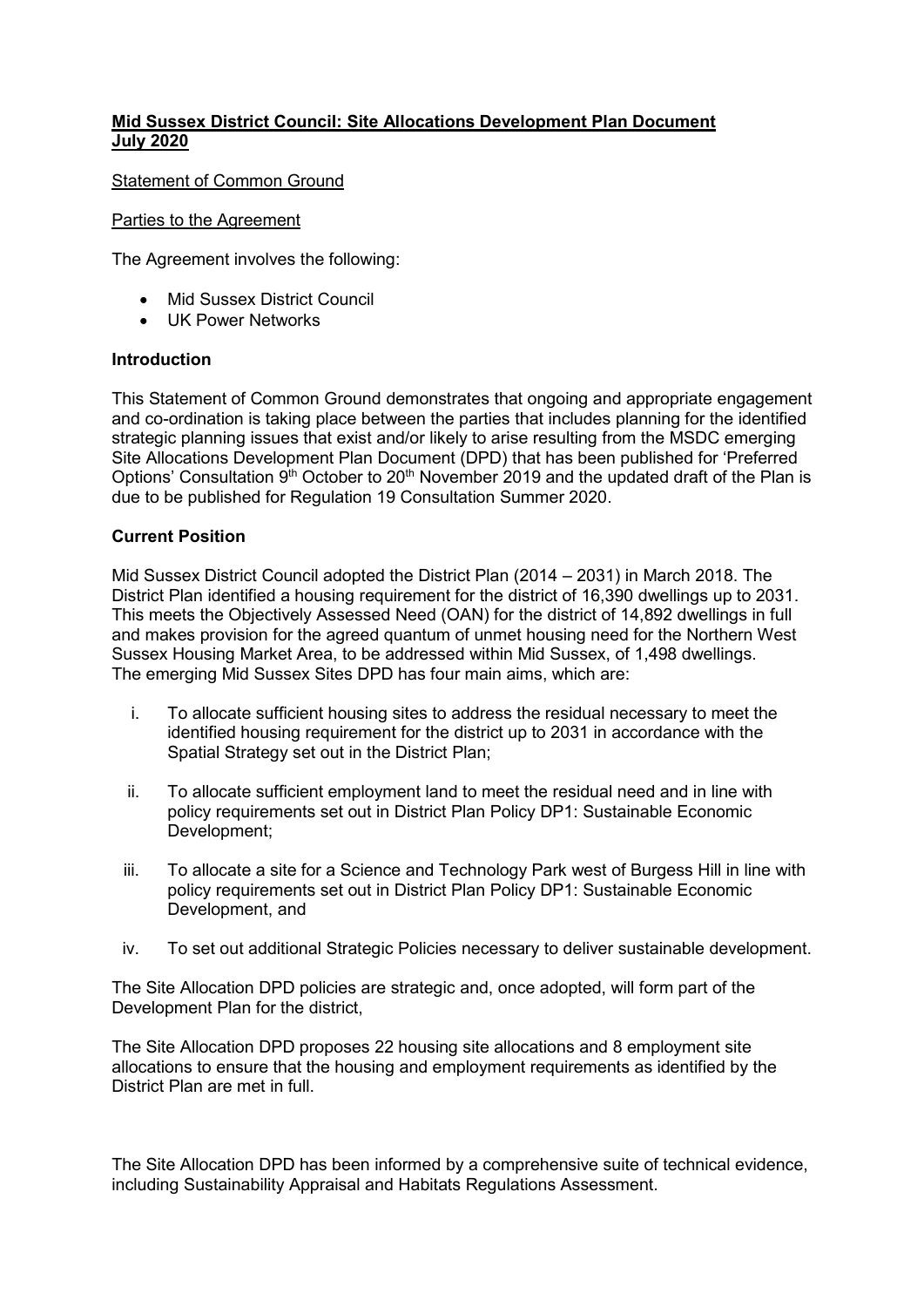# **Strategic Planning Issues**

The following strategic/ cross-boundary planning issues have been identified that relate to the Mid Sussex Site Allocation DPD and the Parties:

# **1. Proposed Site Allocations**

The emerging Sites DPD proposes 22 housing allocations, 7 employment allocations and one Science and Technology Park to the west of Burgess Hill.

Detailed policy requirements have been developed for the proposed allocations that are published for consultation. These policy requirements have been developed in consultation with stakeholders and so the wording should reflect comments already received. Where the policy requirements relate to utility matters, the wording shall be developed through ongoing positive engagement between the Parties.

The Parties agree these allocations represent an appropriate strategy, and in particular, that the policy wording that overlaps with UK Power Networks responsibilities reflects ongoing engagement between the Parties. This does not preclude the Parties for continuing to work together and refining the policy wording up to submission of the Publication version of the plan.

Policy SA GEN 'General Principles for Site Allocations' sets out requirements for the proposed housing allocations and includes the following standard requirement:

- "Liaise with water, gas and electricity providers to ensure that appropriate works are carried out if needed
- Demonstrate that there is adequate water supply capacity and/ or waste water capacity both on and off the site to serve the development and that it would not lead to problems for existing or new users in accordance with District Plan policy DP42: Water Infrastructure and the Water Environment".

Since the Regulation 18 Consultation, the draft plan has been amended to remove generic reference to utilities for each of the proposed housing allocations, in favour of the overarching requirement in Policy SA GEN.

The Infrastructure Delivery Plan that accompanies the Site Allocations DPD includes estimated financial contributions for utility requirements, where known and/ or appropriate, for the proposed allocations.

#### **Liaison**

The parties will engage on an ongoing basis throughout the preparation of the Site Allocations DPD with officer meetings taking place where necessary at regular intervals. Specific engagement has also taken place at key stages during plan preparation Including revision of the methodology for identifying sites for potential allocation, including for the Strategic Housing and Employment Land Availability Assessment (SHELAA) and for site selection, and during preparation of the Draft Plan at 'Preferred Options' (Regulation 18) and submission Draft Plan (Regulation 19) stage. This does not preclude the Parties from continuing to work together and refine the policy wording up to submission of the Publication version of the DPD.

#### **Governance**

For Mid Sussex, the Statement of Common Ground has been signed off by the Portfolio holder for Planning.